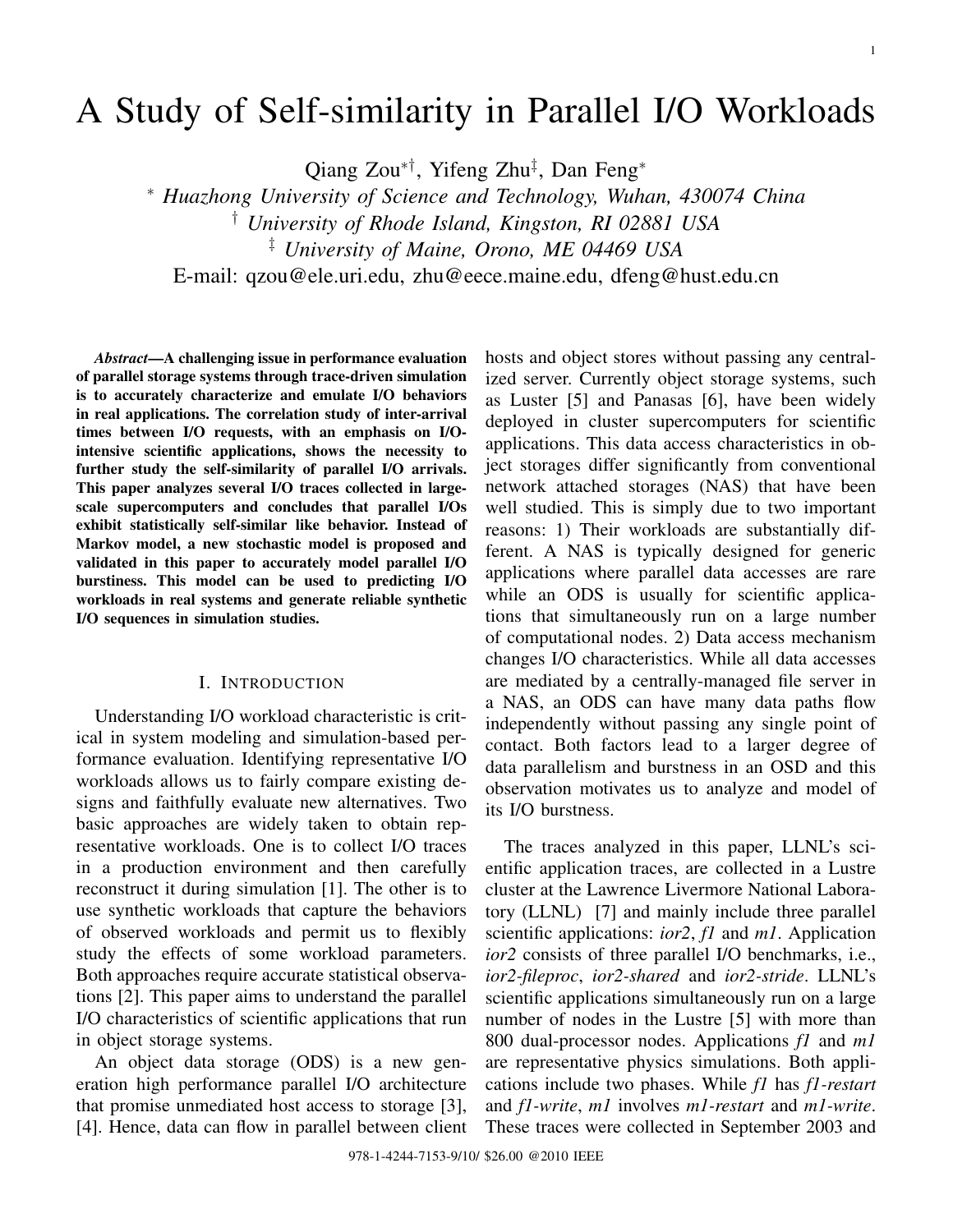detailed description of these applications can be found in Ref. [8].

This paper analyzes and models the self-similarity of parallel I/O workloads for short-term scales. To the best of our knowledge, little research work has been made on this topic. Most of existing I/O burstiness studies are for general-purpose file systems [9]. This paper takes a first step to analyze the self-similarity in a set of scientific application I/O traces. The paper has the following conclusions.

- 1) The correlation study results show that it is necessary to further explore the self-similarity in parallel I/O workloads.
- 2) Parallel I/O workloads are self-similar for short-term time scales. Thus traditional Markov arrival processes are inappropriate to model the I/O demands.

Furthermore, we develop a stochastic model to accurately emulate or forecast future I/O arrival rates. We successfully validate our model by comparing the prediction results against the real traces. This model is helpful to generate synthetic I/O trace for performance evaluation and to predict future workloads for load balancing in real systems.

The rest of this paper is organized as follows. Section 2 gives an overview of the related works. Section 3 then explores several analytic tools to detect and analyze the self-similarity. We develop and validate a model to predict the I/O workload with self-similarity in Section 4. Section 5 concludes the paper.

#### II. RELATED WORK

Prior research works have focused on the studies of synthesizing I/O workload both at the disk level [10], [11], [12], [13], [14], [15] and at the file system level [9]. At the disk level, the focus has been on trace synthesis [10], [11], [13], [14] and disk access pattern identification [11], [13], [14], [16], [17]. At the file system level, many studies provide useful insight into the design and analysis of various file systems for performance gains [8], [9]. In particular, Ref. [9] analyzes two sets of detailed, short-term application traces collected from generalpurpose file systems, and finds that both exhibit self-similar like behaviors, with consistent Hurst parameters.

However, scientific applications tend to deviate significantly from commercial or generic applications in their I/O behaviors [18]. So far, several prior studies [8], [19], [20], [21] have analyzed the I/O behavior of parallel scientific applications, for tuning, managing, or optimizing parallel file systems. Ref. [8] examines the I/O burstiness of parallel I/O workloads using a simple methodology. They measure the *cumulative distribution functions* (CDF) of I/O inter-arrival times and conclude that I/O activities in the LLNL traces are very bursty in the *ior2* benchmark and the *f1* application. But F. Wang et al. hadn't further explored the characteristics in parallel I/O burstiness, such as the selfsimilarity.

Ref. [19] has proposed a Markov model to synthesize and predict I/O requests for scientific applications. Ref. [22] analyzes several I/O traces as well as used in Ref. [8], and concludes that correlations in parallel I/O inter-arrival times are inconsistent, either with little correlation or with evident and abundant correlations. Thus conventional Poisson or Markov arrival processes are inappropriate to model I/O arrivals in some applications. But Ref. [22] hadn't further studied the self-similarity in I/Ointensive parallel workloads.

This observation motivates us to re-examine the parallel I/O workloads studied in Ref. [8] and provide a rigorous statistical analysis to characterize the I/O burstiness in the following section.

#### III. SELF-SIMILARITY DETECTION

In order to gain a deep understanding of workload behaviors, it is typically required to study the correlations of I/O inter-arrival times and characterize the I/O arrival patterns from a time dependence perspective first. In the following, we use *auto-correlation functions* (ACF) [23], [24] to study the patterns and characteristics in I/O inter-arrival times. The LLNL I/O traces studied in this paper are collected in many nodes. We find that the analytical results based on the traces collected on different nodes are very similar to one another in each scientific application. Therefore, this paper only presents the results of the traces collected at a randomly chosen node. The ACFs of these randomly selected traces are plotted in Fig. 1. As shown in Fig. 1, it might be appropriate to use an independently and identically distributed (IID) method such as Markov model to synthesize the *ior2-stride* workload, but not likely be useful in modeling the I/O requests in other workloads represented in Fig. 1. Examination results above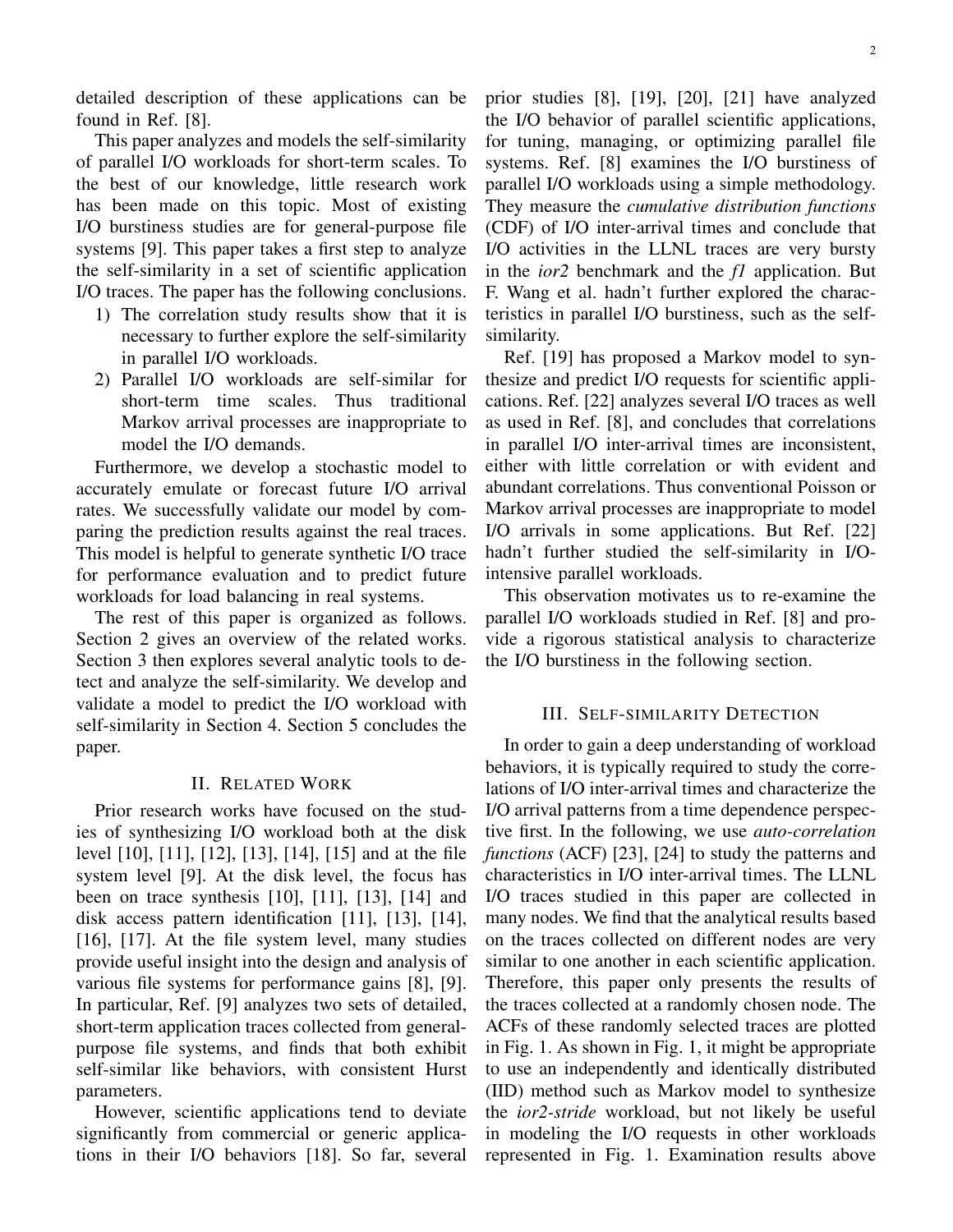

Fig. 1. From (a) to (b): ACFs of I/O inter-arrival times for *ior2*, *f1* and *m1*, respectively.

motivate us to further study the self-similarity of parallel I/O workloads in the following.

Degrees of self-similarity can be expressed as the speed of decay of series autocorrelation function using the *Hurst parameter*. Let  $X = (X_t : t =$  $(0, 1, 2, ...)$  be a covariance stationary stochastic process; that is, a process with constant mean  $\mu =$  $E[X_t]$ , finite variance  $\sigma^2 = E[(X_t - \mu)^2]$ , and an  $ACF(k) = E[(X_t - \mu)(X_{t+k} - \mu)]/E[(X_t - \mu)^2],$  $k \leq 0$ , that depends only on k. We say the process  $X$  is self-similar if its ACF has the following property:

$$
\lim_{k \to \infty} \frac{ACF(k)}{k^{-\beta}} = c < \infty, \quad \text{for} \quad 0 < \beta < 1. \tag{1}
$$

In particular, the process  $X$  is exactly second-order self-similar with Hurst parameter  $H = 1 - \beta/2$  if the ACF is of the form:

$$
ACF(k) = \frac{1}{2}[(k+1)^{2-\beta} - 2k^{2-\beta} + (k-1)^{2-\beta}].
$$
 (2)

The ACF of a self-similar process has an asymptotically hyperbolic decay as shown in Equation (1). Note that the ACF is non-summable, i.e.  $\sum_k r(k) =$ ∞.

The Hurst parameter,  $H$ , gives a measure of the degree of self-similarity of a given time-series. A value in the range  $(0.5, 1)$  indicates the existence of self-similarity and a larger value implies a stronger temporal dependence. To estimate the Hurst parameter, we use one of the most popular analytic tools, R/S analysis (i.e., *Pox plot*), to detect and estimate the Hurst exponent to a set of observations. A brief description of the methods can be found in [13], [16], and a detailed analysis of various graphical and analytical methods are described in [25].

In the following, we use R/S analysis method to estimate the Hurst exponent values of LLNL I/O traces collected in many nodes. Without the

TABLE I ESTIMATION OF H BY R/S ANALYSIS FOR I/O EVENTS ON *ior2*, *f1* AND *m1* TRACES, RESPECTIVELY.

| <b>Traces</b>           | Estimation of $H$ |      |      |      |      |
|-------------------------|-------------------|------|------|------|------|
| <b>Streams</b>          | 1                 | 2    | 3    | 4    | 5    |
| ior2-fileproc           | 0.67              | 0.66 | 0.65 | 0.69 | 0.70 |
| ior2-shared             | 0.72              | 0.78 | 0.83 | 0.84 | 0.86 |
| ior2-stride             | 0.52              | 0.49 | 0.45 | 0.40 | 0.41 |
| fl-write                | 0.55              | 0.56 | 0.54 | 0.58 | 0.56 |
| fl-restart              | 0.51              | 0.59 | 0.52 | 0.50 | 0.64 |
| m <sub>1</sub> -write   | 0.66              | 0.67 | 0.67 | 0.65 | 0.66 |
| m <sub>1</sub> -restart | 0.67              | 0.65 | 0.66 | 0.64 | 0.63 |

]. (2) values are above 0.5 except the I/O events in *ior2* loss of generality, we only present a few randomly selected streams in each trace in this paper. The Hurst exponent values of these randomly selected traces are shown in Table 1. All the estimates are the optimal estimates produced by a simple mathematical technique named least-square linear fitting. As shown in Table 1, most of the Hurst exponent *stride*. This observation indicates the comprehensive existence of self-similarity in the LLNL I/O traces studied in this paper.

#### IV. SELF-SIMILARITY MODELING

#### *A. Modeling Assumptions*

In order to narrow down the huge number of potential models, we check the basic assumptions required by those models. We fortunately find that the parallel I/O traces studied meet the major requirements of a widely used model named Fractional Brownian Motion (FBM) [26], [27]. So we use FBM to synthetically model I/O workloads.

This paper defines a self-similar stochastic process by  $A(t) = \lambda t + \sqrt{\alpha \lambda Z(t)}$ , where  $A(t)$  denotes the amount of I/O requests that has arrived at the storage pool in the time interval  $[0, t)$ ,  $\lambda$  is the I/O mean arrival rate,  $\alpha$  is a parameter related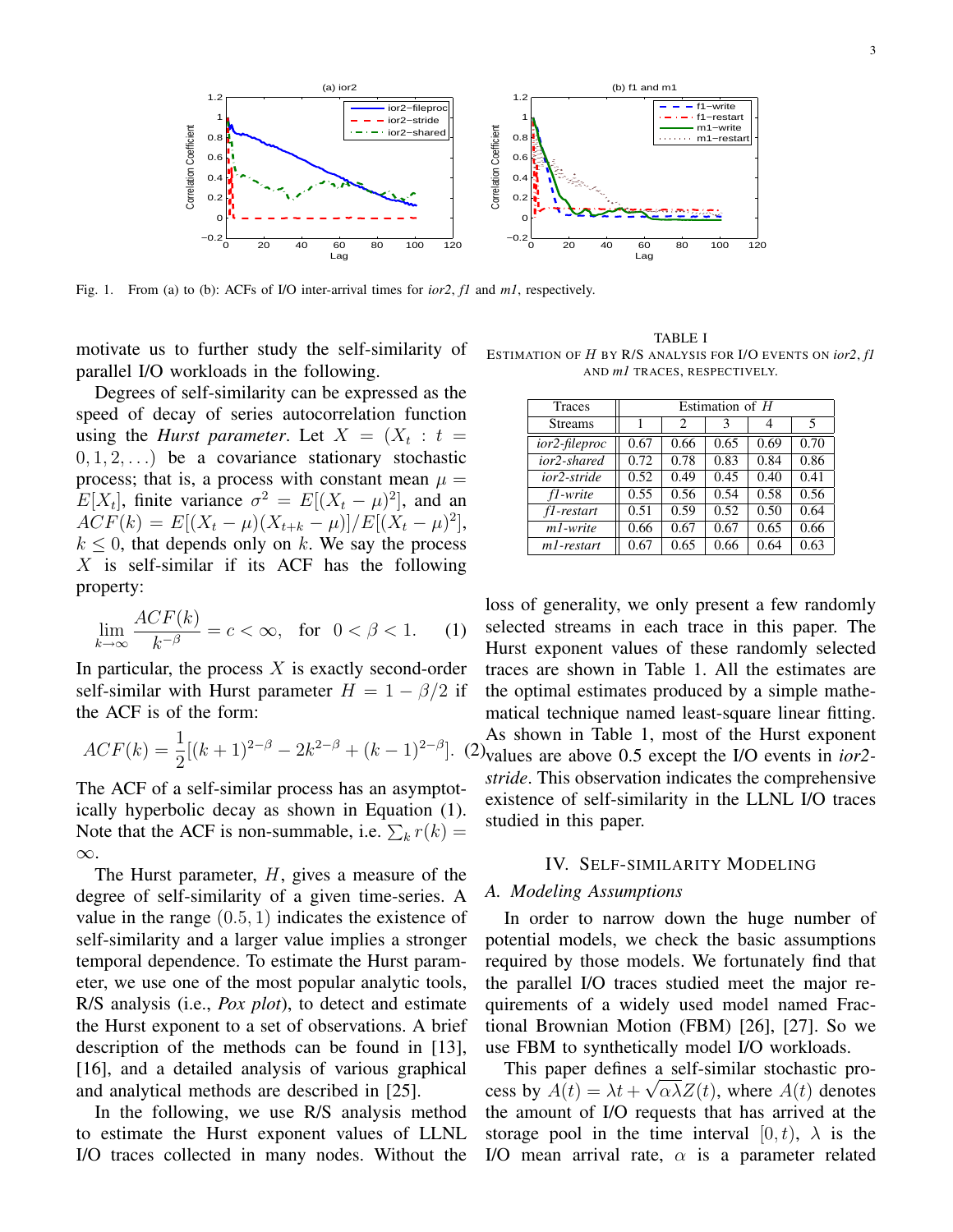to the variance of  $A(t)$ , and  $Z(t)$  is the FBM process, characterized by the Hurst parameter H,  $t$  is a random variable with normal distribution, zero mean, variance= 1. Then,  $A(t)$  is a random variable, with normal distribution and zero mean. In particular, we always have  $A(0) = 0$ . Let  $A(t)$  be defined for all  $t \in (-\infty, \infty)$  and denote the amount of I/O requests offered in the time interval  $[s, t)$  by  $A(s,t) = A(t) - A(s).$ 

Norros' resulting formula for effective bandwidth can be used to estimate the bandwidth requirement for a self-similar traffic. The Norros effective bandwidth formula is more promising than previous effective bandwidth formulas because the degree of self-similarity is a parameter in the formula. The formula is briefly describe as (5):

$$
C = \lambda + [-2\alpha\lambda \ln(\epsilon)((1 - H)^{1-H}H^H)^2
$$
  
.
$$
\cdot b^{2H-2}]^{\frac{1}{2H}},
$$
 (3)

where  $\lambda$  is I/O mean arrival rate, H is the Hurst parameter,  $\alpha$  is the variance coefficient, C is the I/O effective bandwidth,  $\epsilon$  is the I/O miss probability, and  $b$  is the maximum number of outstanding streams served per device.

The I/O miss probability  $\epsilon$  can be expressed as following:

$$
\lambda \sim \frac{C\epsilon}{b(1-\epsilon)}.\tag{4}
$$

The prediction algorithm can be obtained after Equation (3) is substituted into Equation (4):

$$
\lambda^{2H-1} \sim \frac{-2\alpha \ln(\epsilon)((1-H)^{1-H}H^H)^2 b^{2H-2}}{[b(1-\epsilon)-\epsilon]^{2H}}.\tag{5}
$$

#### *B. Experiments and Evaluations*

Our prediction model can be briefly described as below.

—————————————————————

—————————————————————

### ARRIVAL-RATE-PREDICTION

**INPUT:** The I/O miss probability  $\epsilon$ , the maximum number of outstanding streams served at per node b, original trace data file *f*.

## **OUTPUT:** arrival rate  $\{\lambda(i); i = 1, 2, \ldots, n\}.$ ALGORITHM:

for each *f*

Use maximum-likelihood estimate to estim-

ate the parameter value  $\alpha$  for data sets in *f*; Use Pox plot to estimate the Hurst value  $H$ if  $H \notin (0, 1)$  or  $H = 1/\alpha$ then break; else Set the initial values of  $\epsilon$  and b, and obtain  $\{\lambda(i); i = 1, 2, \ldots, n\}$  using Equation  $(5)$ end for

In this section, we compare the accuracy of our prediction model against the realistic LLNL I/O traces collected in many nodes. We find that the analytical results based on the traces collected on different nodes are very similar to one another in each scientific application. Therefore, we only present the comparison results of one randomly selected stream in *f1-restart*.

—————————————————————

Figure 2 compares the predicted arrival rates with the rates measured in the real trace with a sampling period of 0.01. The solid line represents the real trace, whereas the dashed is the synthetic trace generated by our prediction model. As we expect, the synthetic trace can accurately capture most burstiness in the real trace. A useful statistic tool named Fisher's analysis of variance (ANOVA) [28] reports the total variance is only 0.138, indicating our predicted arrival sequence can accurately emulate the actual arrival sequence. Furthermore, the oneway ANOVA analysis shows that both sequences have exactly the same mean arrival rate.



Fig. 2. Comparisons between actual arrival rates with predict model rates.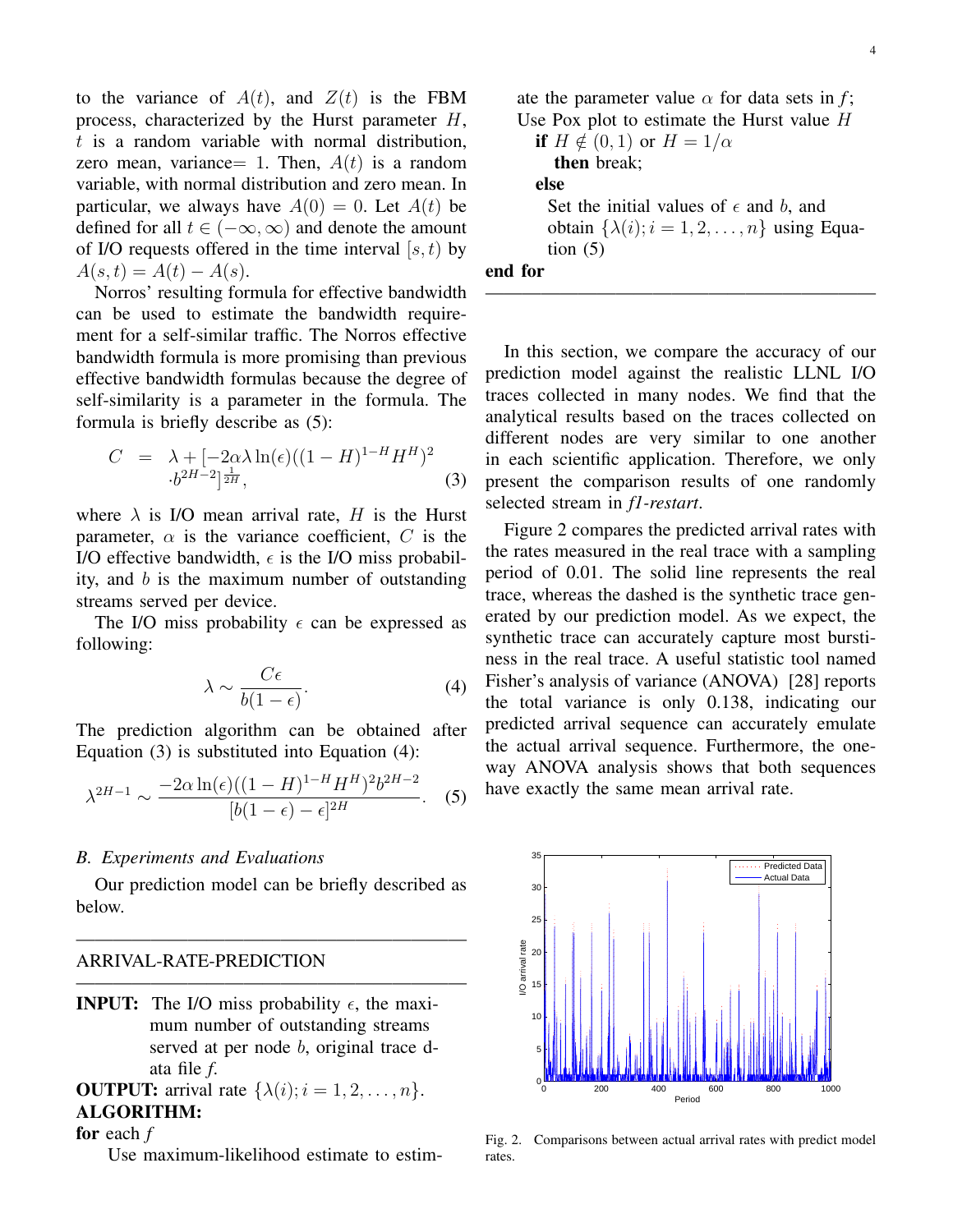Our prediction model is very useful practically. One example is that our model can be used to generate synthetic I/O traces for simulation-based performance evaluation. Another example is that our model can be potentially used in real storage systems for resource allocation and load balancing. In data-intensive applications, the performance bottleneck is most often caused by load unbalance among all storage devices. If the future I/O arrival rate of each I/O stream can be precisely forcasted, then the aggregate I/O bandwidth of all available storage devices can be dynamically allocated among all streams to minimize the average response time. This technique is particularly useful in distributed parallel storage system where multiple data stores concurrently serving large amount of I/O requests.

#### V. CONCLUSIONS

One fundamental step in find solutions to alleviating the I/O performance bottleneck in high performance computing systems is to accurately characterize the I/O demands of scientific application workload. This paper analyzes a set of real I/O traces of scientific applications running in large supercomputers with object-based data storage systems. Our study has the following conclusions.

- 1) The self-similarity study is necessary for I/Ointensive scientific applications due to the fact there are evident correlations between interarrival times in subtraces collected on most computing nodes.
- 2) Similar to convention file system workloads, scientific I/O workloads are also self-similar for short-term scales. Thus traditional Poisson or Markovian arrival processes are inappropriate to model the I/O demands.

Additionally, we develop an accurate analytical model to predict I/O mean arrival rate for I/O workloads with self-similarity. We successfully validate our model by comparing the prediction results against the real traces. This model is useful to generate synthetic I/O trace for performance evaluation and also to predict future workloads for load balancing in real systems.

One limitation of this study is that all traces studied last from tens of seconds to half an hour. These short-period traces do not allow us to examine the self-similarity for long-term time scales. Our immediate future work is to collect parallel I/O

traces lasting weeks or months and further evaluate longer-term self-similarity.

#### ACKNOWLEDGMENT

We would like to thank the anonymous reviewers for their helpful comments in reviewing this paper. We also thank LLNL for providing accesses to various tools and traces. Thanks go also to Zhihua Zhou, Guo Jiang, Dong Li and Zhidong Wang for their help in writing this paper. This research is supported in part by the National High Technology Research and Development Program (863Program) of China under Grant No.2009AA01A402, Changjiang innovative group of Education of China under Grants No. IRT0725, NSFC No.60933002, and the US NSF under Grants IIS-0916663, CCF-0937988, CCF-0621493, CCF-0811333 and CPS-0931820.

#### **REFERENCES**

- [1] L. Tian, D. Feng, H. Jiang, and et al., "Pro: A popularity-based multi-threaded reconstruction optimization for raid-structured storage systems," in *Proceedings of the 5th USENIX Conference on File and Storage Technologies (FAST)*, San Jose, California, 2007.
- [2] B. Anderson, "Mass storage system performance prediction using a trace-driven simulator," in *Proceedings of the 13th NASA Goddard/22nd IEEE Conference on Mass Storage Systems and Technologies (MSST'05)*, Monterey, California, April 2005.
- [3] F. Wang, S. Brandt, E. Miller, and et al., "Obfs: A file system for object-based storage devices," in *Proceedings of the 12th NASA Goddard/21st IEEE Conference on Mass Storage Systems and Technologies (MSST'04)*, Greenbelt, Maryland, April 2004.
- [4] W. K. For and W. Y. Xi, "Adaptive extents-based file system for object-based storage devices," in *Proceedings of the 14th NASA Goddard/23rd IEEE Conference on Mass Storage Systems and Technologies (MSST'06)*, College Park, Maryland, May 2006.
- [5] "http://www.lustre.org/," *www.lustre.org/docs/whitepaper.pdf*.
- [6] "Object storage architecture: Defining a new generation of storage systems built on distributed, intelligent storage devices," Panasas White Paper, Tech. Rep., 2003.
- [7] "Lawrence livermore national labs," *http://www.llnl.gov/*.
- [8] F. Wang, Q. Xin, B. Hong, and et al., "File system workload analysis for large scale scientic computing applications," in *Proceedings of the 12th NASA Goddard/21st IEEE Conference on Mass Storage Systems and Technologies (MSST'04)*, Greenbelt, Maryland, April 2004.
- [9] S. Gribble, G. Manku, and E. Brewer, "Self-similarity in high-level file systems: Measurement and applications," in *Proceedings of the Joint International Conference on Measurement and Modeling of Computer Systems (SIGMET-RICS/Performance'98)*, Madison, Wisconsin, June 1998.
- [10] Z. Kurmas, K. Keeton, and K. Mackenzie, "Synthesizing representative i/o workloads using iterative distillation," in *Proceedings of the 11th International Symposium on Modeling, Analysis and Simulation of Computer and Telecommunication Systems (MASCOTS'03)*, Orlando, Florida, October 2003.